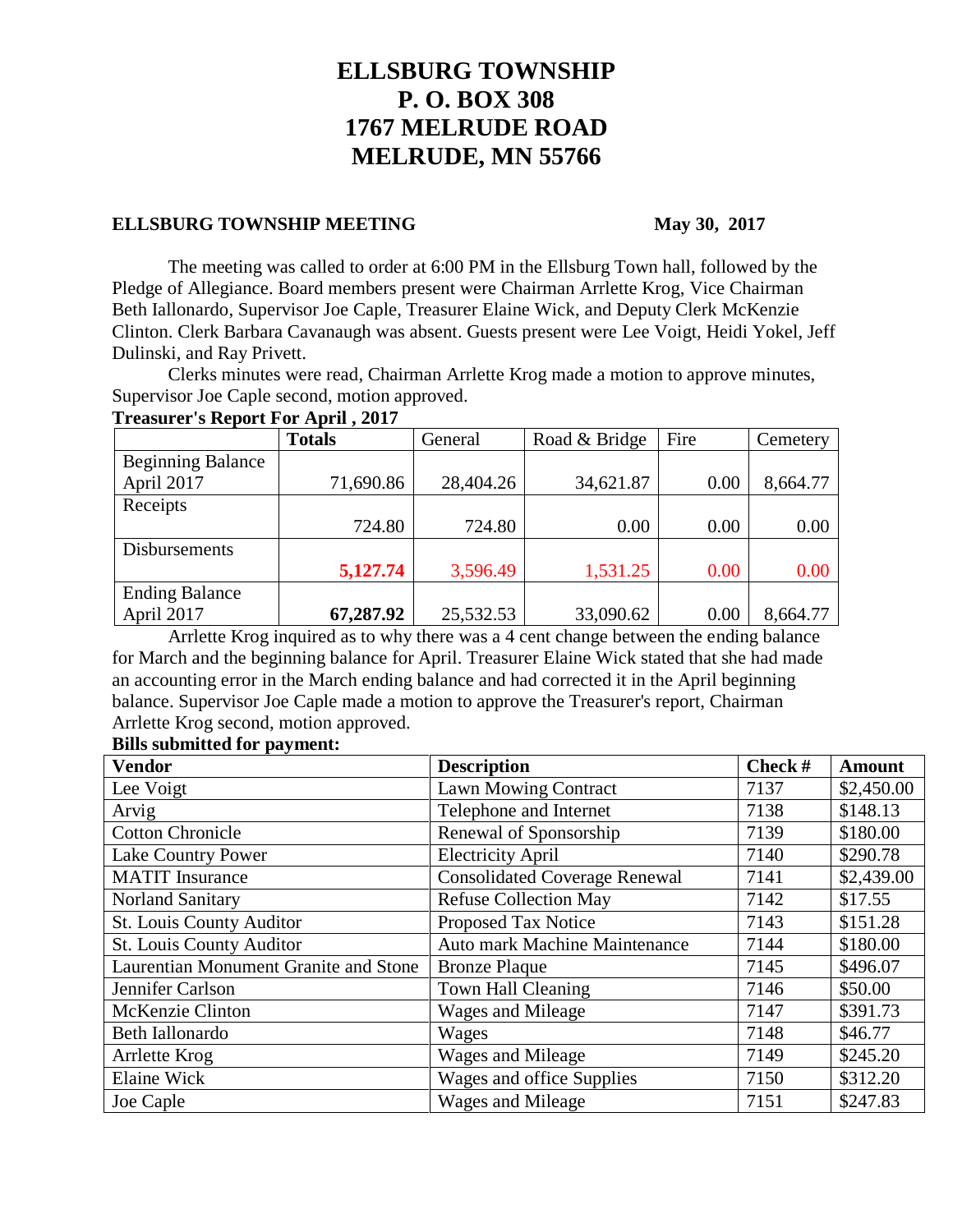# **ELLSBURG TOWNSHIP P. O. BOX 308 1767 MELRUDE ROAD MELRUDE, MN 55766**

| <b>DER</b>   | лпепт                              | $\mathbf{z}$ $\mathbf{z}$ | $\sim$                |
|--------------|------------------------------------|---------------------------|-----------------------|
|              | $\sim$ $\sim$ $\sim$ $\sim$ $\sim$ | 1J <sub>L</sub>           | 343.10                |
| <b>Total</b> |                                    |                           | ሐሥ<br>689 70<br>- 116 |

Supervisor Beth Iallonardo made a motion to accept the bills for payment, Supervisor Joe Caple second, motion approved.

**Correspondence:** St. Louis County sent a letter regarding the snowplowing contract stating that due to the size of the trucks, any townships interested in having St. Louis County plow their roads needs to have the roads inspected by the county. A discussion about this followed. Deputy Clerk McKenzie Clinton stated that she will call the county and set up a meeting for them to inspect the roads.

**Road and Bridge:** Supervisor Joe Caple stated that the work that is needed on the culverts is on hold until the construction on the bridge is complete. Supervisor Joe Caple then spoke about the sodium chloride that is needed stating that he will call and get prices. He also expressed concerns about exclusively hiring Rick McRae to do all of the road work and culvert work that is needed. He stated that the township needs to receive bids for each project. Arrlette Krog stated that because of the costs of the projects, the township only needs to receive one bid, and therefore can enter into an agreement with one contractor.

**Cemetery:** Chairman Arrlette Krog stated that three new headstones were placed at the cemetery, and that one was at the townships expense.

**Buildings:** Supervisor Beth Iallonardo spoke about the projects need to be completed such as power washing the outside of the town hall and painting the picnic tables in the pavilion. A discussion about the need to spray for flies inside the town hall took place. Supervisor Beth Iallonardo stated that she will look at prices and have someone out to spray. **Website:** Nothing new to report

## **New Business:**

Heidi Yokel and Ray Privett spoke about the fire department, stating that they went on five calls that month, including a structure fire, a grass fire and mutual aid calls. Ray Privett also stated that the fire department had purchased a new truck from Canosia Township. He then spoke about driving training the fire department had attended.

Deputy Clerk McKenzie Clinton spoke about the upcoming summer short course training that is available for the town board. Supervisor Beth Iallonardo, Chairman Arrlette Krog, Treasurer Elaine Wick, and Deputy Clerk McKenzie Clinton stated that they would be attending. Chairman Arrlette Krog made a motion to approve that funds be made available to cover the cost of the training, Supervisor Beth Iallonardo second, motion carried.

The 2017 Road Review minutes were read, Supervisor Beth Iallonardo made a motion to approve the minutes, Joe Caple second, motion carried.

A discussion about hiring a handyman for the town hall took place. The Board made the discussion that there is not enough work to warrant hiring someone at this time.

Supervisor Joe Caple stated that the north side of the Bass Lake Fire Hall had not been mowed and inquired as to why Lee Voigt had not done so yet. Lee Voigt stated that due to the rain, he has been unable to, and that as soon as the weather cooperates, he will mow.